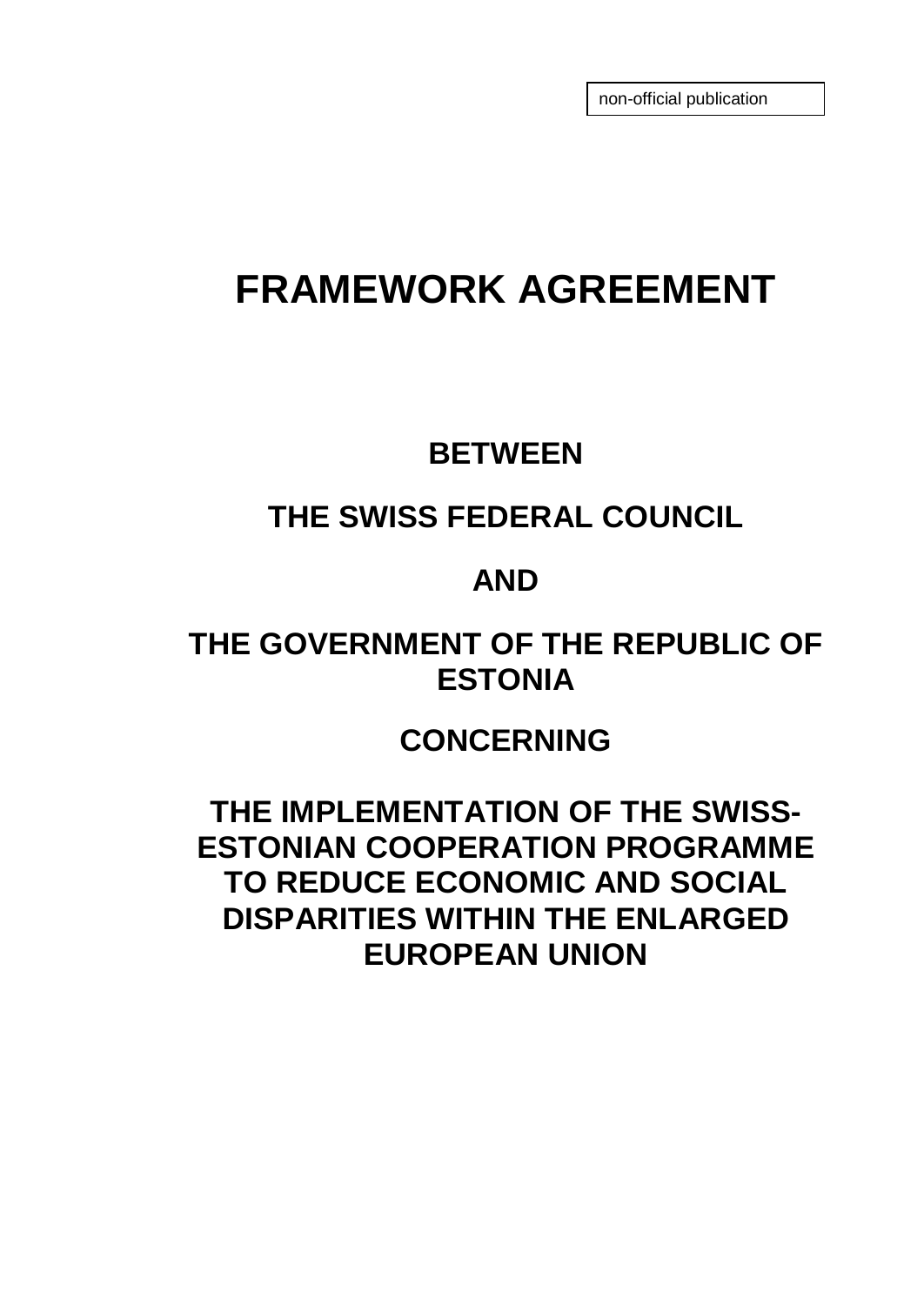THE SWISS FEDERAL COUNCIL (hereinafter referred to as "Switzerland")

#### AND

THE GOVERNMENT OF THE REPUBLIC OF ESTONIA (hereinafter referred to as "Estonia")

hereinafter collectively referred to as "the Parties",

- AWARE of the importance of the enlargement of the European Union (EU) for the stability and prosperity in Europe;
- NOTING the solidarity of Switzerland with the endeavours of the EU to reduce economic and social disparities within the EU;
- BUILDING upon the successful cooperation between the two countries during Estonia's transition process leading to its accession to the EU;
- HAVING regard to the friendly relations between the two countries;
- DESIROUS of strengthening these relations and the fruitful cooperation between the two countries;
- INTENDING to promote further the social and economic development in Estonia;
- IN VIEW of the fact that the Swiss Federal Council has expressed, in a Memorandum of Understanding with the Council of European Union of 27 February 2006, the intention that Switzerland shall contribute up to 1'000'000'000 CHF (one billion CHF) to reduce economic and social disparities within the enlarged EU (hereinafter referred to as "Memorandum of Understanding");

have agreed as follows:

#### **Article 1 – Definitions**

For the purpose of this Agreement, unless the context otherwise requires:

- "Contribution" means the non-reimbursable financial contribution granted by Switzerland under this Agreement;
- "Project" means a specific project or programme or other joint activities in the framework of this Agreement. A programme consists of component projects linked by a common theme or shared objectives;
- "Commitment" means the allocation of a certain amount of the Contribution to a Project agreed upon by the Parties;
- "Project Agreement" means an agreement between the Parties and, if need be, additional contracting parties, on the implementation of a Project agreed upon by the Parties;
- "National Coordination Unit" (NCU) means the Estonian unit in charge of the coordination of the Swiss-Estonian Cooperation Programme;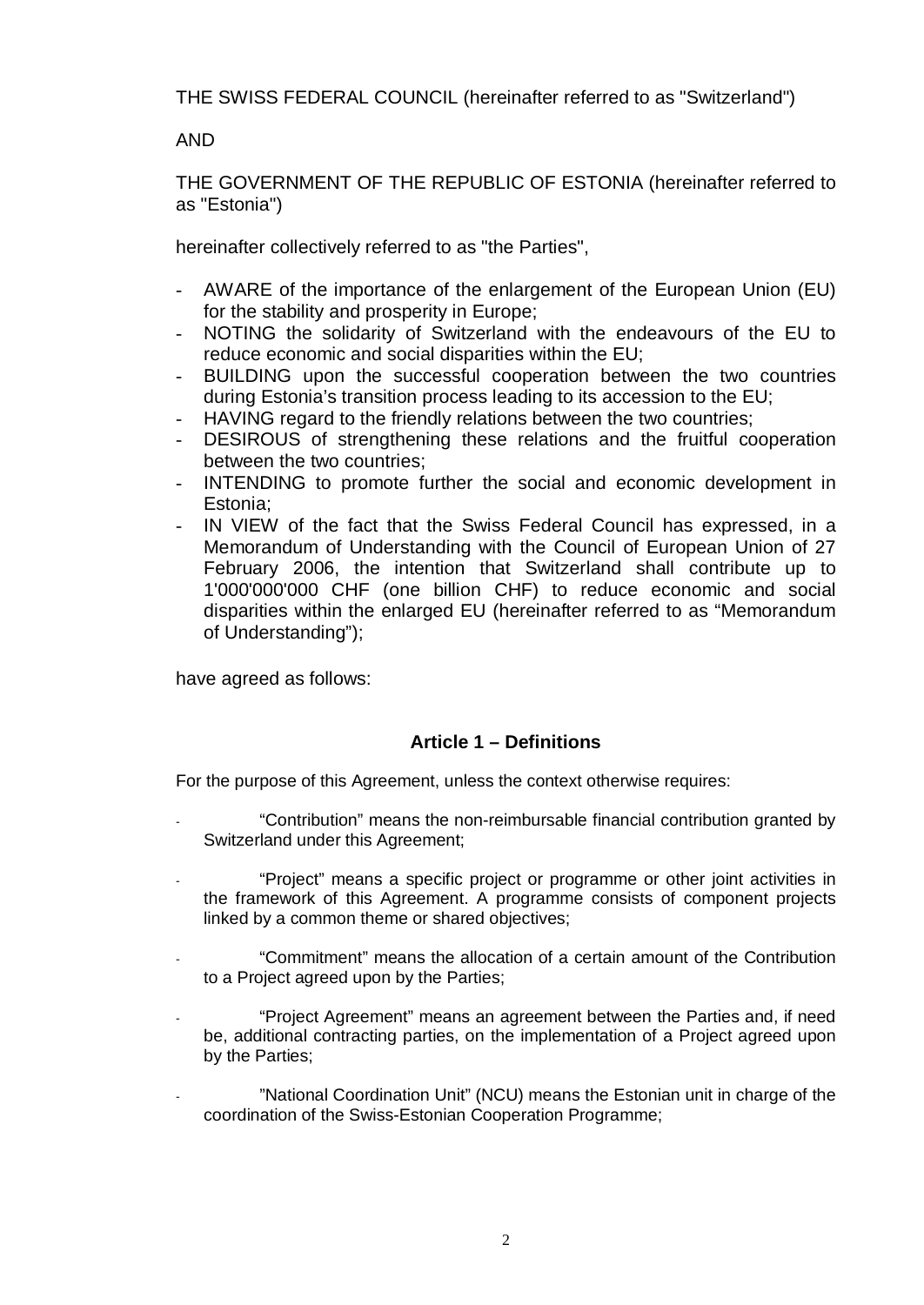- "Swiss Agency for Development and Cooperation (SDC) and State Secretariat for Economic Affairs (SECO)" (SDC/SECO) means the Swiss unit in charge of the implementation of the Swiss-Estonian Cooperation Programme;
- "Intermediate Body" means any legal public or private entity which acts under the responsibility of the NCU or which carries out duties on behalf of the NCU with regard to Executing Agencies implementing Projects;
- "Executing Agency" means any public authority, any public or private corporation as well as any organization recognized by the Parties and mandated to implement a specific Project financed under this Agreement;
- "Implementation Agreement" means an agreement between the NCU and/or the Intermediate Body and the Executing Agency for the implementation of the Project;
- "Block Grant" means a fund set up for a clearly defined purpose, providing assistance to organizations or institutions, facilitating a cost-effective administration mainly in programmes with many small projects;
- "Project Preparation Facility" means the Facility providing financial support for the preparation of the Final Project Proposals;
- "Technical Assistance Fund" means the Fund for the financing of tasks performed by the Estonian authorities additionally and exclusively for the implementation of the Contribution;
- "Scholarship Fund" means the Fund for the financing of scholarships for Estonian students and researchers admitted at higher education and research institutions in Switzerland.

#### **Article 2 - Objectives**

1. The Parties shall promote the reduction of economic and social disparities within the enlarged EU through Projects mutually agreed upon between the Parties and in line with the Memorandum of Understanding and the Conceptual Framework for the Swiss-Estonian Cooperation Programme as outlined in Annex 1 of this Agreement.

2. The objective of this Agreement is to establish a framework of rules and procedures for the planning and implementation of the cooperation between the Parties.

#### **Article 3 - Amount of the Contribution**

1. Switzerland agrees to grant a non-reimbursable Contribution towards the reduction of economic and social disparities within the enlarged EU of up to CHF 39,920 million (thirty nine million and nine hundred twenty thousand Swiss Francs) to Estonia for a Commitment period of five years and a disbursement period of ten years, starting from the approval date of the Contribution by the Swiss Parliament, which is 14 June 2007.

2. Switzerland shall accept submissions of Final Project Proposals according to Annex 2, Chapter 2 for Commitment of funds until two months before the end of the Commitment period.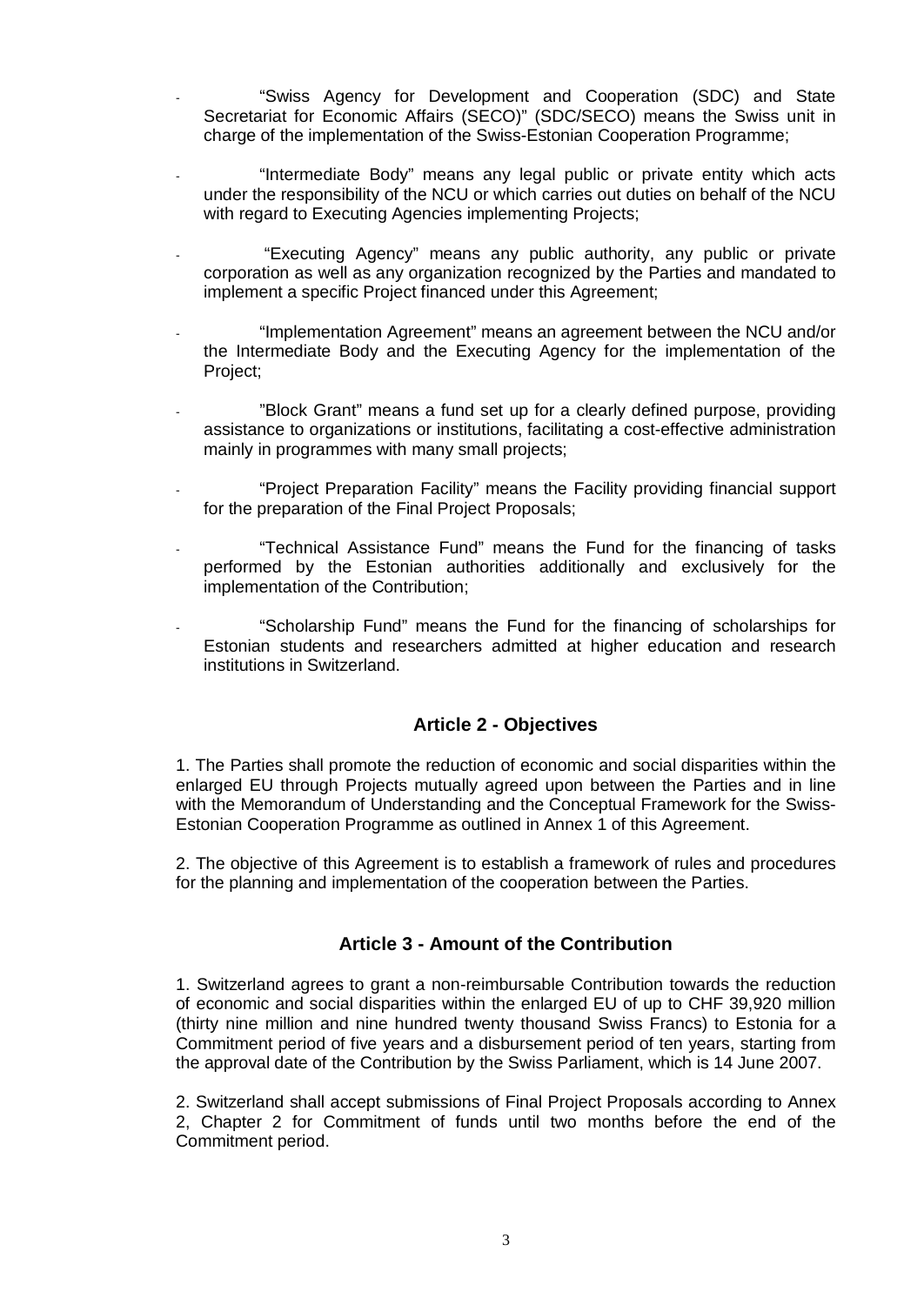3. Funds not committed during the Commitment period shall not be available anymore for the Swiss-Estonian Cooperation Programme.

#### **Article 4 - Scope**

The dispositions of this Agreement shall apply to national and trans-national Projects financed by Switzerland or co-financed by Switzerland with multilateral institutions and other donors, mutually agreed upon by the Parties, executed by an Executing Agency.

#### **Article 5 – Utilization of the Contribution**

1. The Contribution shall be used for the financing of Projects and can take any of the following forms:

- a) Financial assistance including grants, credit lines, guarantee schemes, equity participations, loans and technical assistance
- b) Block Grants
- c) Project Preparation Facility
- d) Technical Assistance Fund
- e) Scholarships

2. The Contribution shall be used in line with the objectives, principles, strategies and thematic focus as outlined in the Conceptual Framework in Annex 1.

3. 5% of the Contribution shall be used by Switzerland for its administration of this Agreement. This includes, inter alia, expenses for staff and consultants, administrative infrastructure, missions, monitoring and evaluation.

4. The Contribution, in the form of grants, may not exceed 60% of the total eligible costs of the Project, except in the case of Projects receiving additional financing in the form of budget allocations from national, regional or local authorities, in which case the Contribution may not exceed 85% of the total eligible costs. Institution-building and technical assistance Projects, Projects implemented by non-governmental organisations as well as financial assistance benefiting the private sector (credit lines, guarantees, equity and debt participations) may be fully financed by the Contribution.

5. The following costs shall not be eligible for grant support: expenditures incurred before the signing of the respective Project Agreement by all parties, interests on debt, the purchase of real estate, staff costs of the Estonian Government and recoverable value added tax as specified in Article 7 of this Agreement.

#### **Article 6 - Coordination and Procedures**

1. To make sure that Projects have the greatest possible impact and in order to avoid duplication and overlapping with projects financed through means of structural and/or cohesion funding as well as by any other funding source, the Parties shall assure an effective coordination and share any information needed to that end.

2. All the correspondence exchanged between the Parties, including reports and Project documents, shall be drafted in English.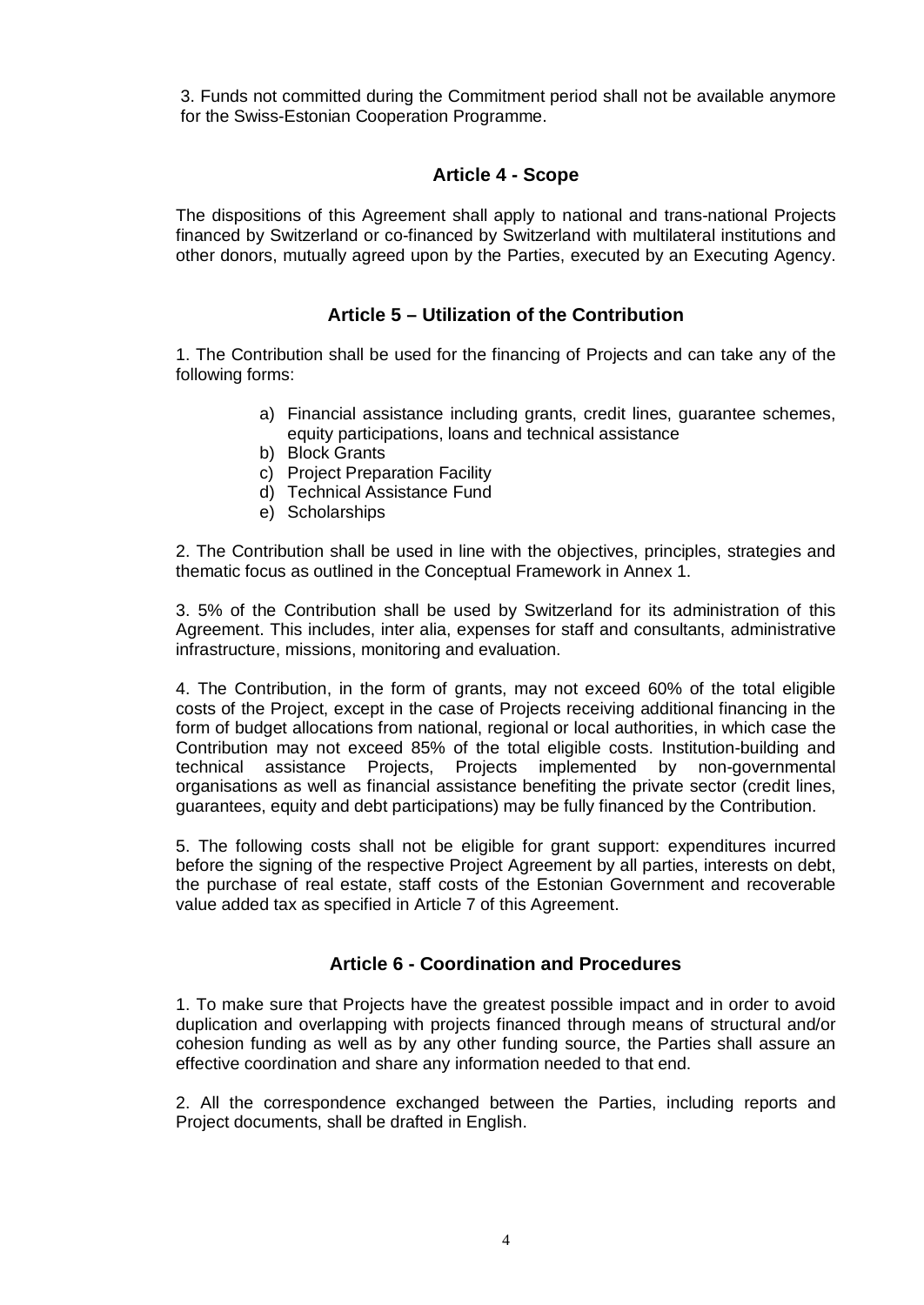3. As a general rule, each Project shall be subject to a Project Agreement, which shall set out the terms and conditions of grant assistance as well as the roles and responsibilities of the contracting parties.

4. Estonia is responsible for the identification of Projects to be financed by the Contribution. Switzerland can offer Estonia proposals to finance Projects, including Projects of multilateral, national or trans-national institutions. The rules and procedures for the selection and implementation of Projects are defined in Annex 2 and for Block Grants, the Project Preparation Facility, the Technical Assistance Fund and the Scholarship Fund in Annex 3.

5. All Projects shall be supported by Estonia and approved by Switzerland. The Parties attach high importance to the monitoring, the evaluation and the audit of Projects and of the Swiss-Estonian Cooperation Programme as stipulated in Annex 2. Switzerland, or any mandated third party acting on its behalf, is entitled to visit, monitor, review, audit and evaluate all activities and procedures related to the implementation of the Projects financed by the Contribution, as deemed appropriate by Switzerland. Estonia shall provide all requested or useful information and shall take or cause to be taken all actions allowing the successful realisation of such mandates.

6. Upon entry into force of this Agreement, Estonia shall open a separate bank account in which the funds received from the Swiss Contribution shall be deposited. The Swiss administration costs referred to in Article 5, Paragraph 3 of this Agreement shall not be managed through this account. The accumulated net interest shall be yearly reported to Switzerland.

7. Payment procedures are outlined in Annex 2, Chapter 4 of this Agreement.

#### **Article 7 - Value Added Tax and other Taxes and Charges**

1. Value added tax (VAT) shall be considered eligible expenditure only if it is genuinely and definitively borne by the Executing Agency. VAT which is recoverable, by whatever means, shall not be considered eligible even if it is not actually recovered by the Executing Agency or by the final recipient.

2. Other levies, taxes or charges, in particular direct taxes and social security contributions on salaries and wages, shall constitute eligible expenditure only if they are genuinely and definitively borne by the Executing Agency.

#### **Article 8 - Annual Meetings and Reporting**

1. In order to ensure effective implementation of the Swiss–Estonian Cooperation Programme, the Parties agree to hold annual meetings. The first meeting shall be held no later than one year after the beginning of the application of this Agreement.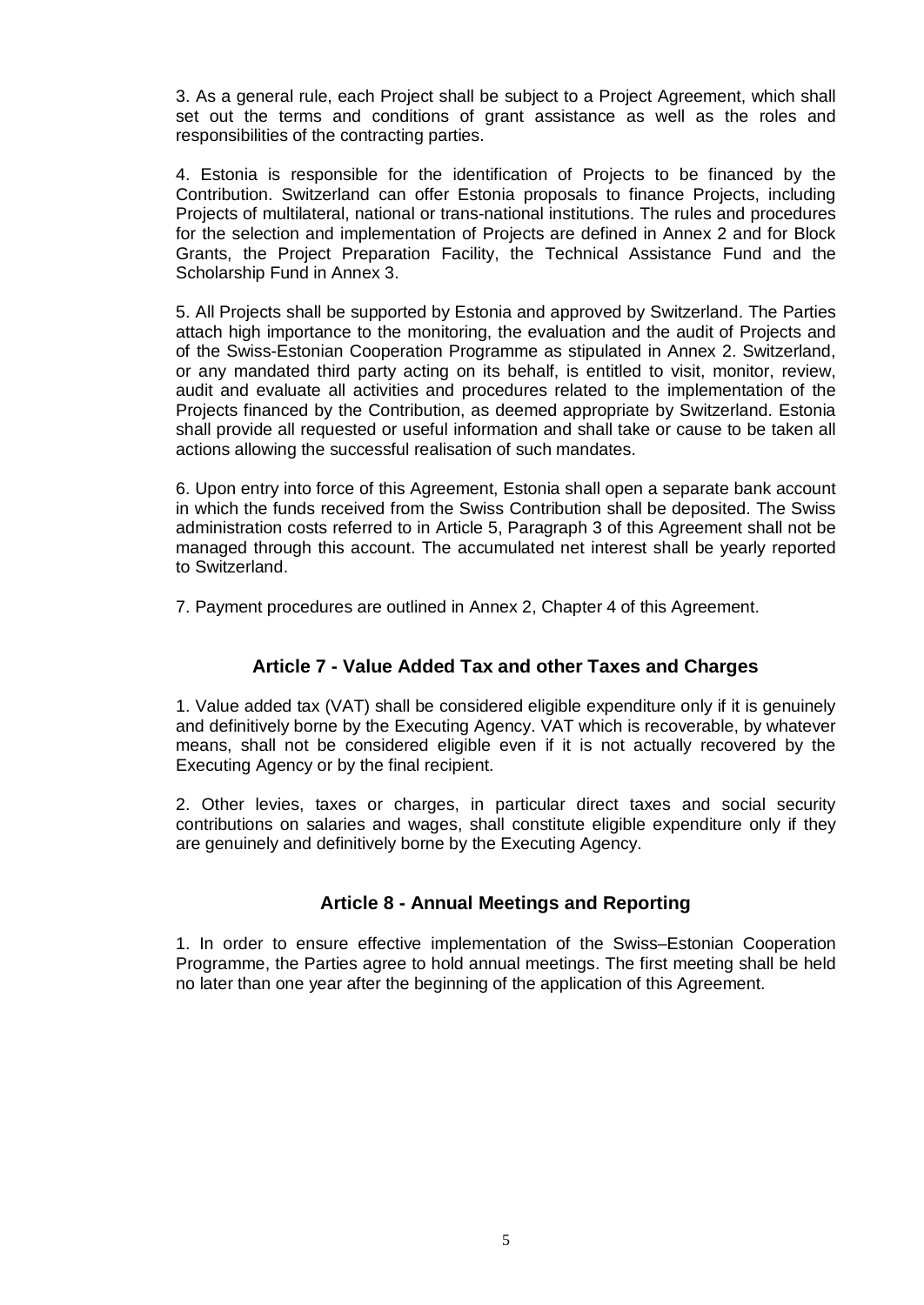2. Estonia shall organize the meetings in cooperation with Switzerland. The NCU shall present one month before the meetings an annual report. Its content shall include but not be limited to the issues listed in Annex 2.

3. Upon the final disbursement under this Agreement, Estonia shall submit to Switzerland a final report assessing the accomplishment of the objective of this Agreement and a final financial statement on the use of the Contribution, based on the financial audits of the Projects.

#### **Article 9 - Competent Authorities**

1. Estonia has authorized the Ministry of Finance of Estonia, acting through the Foreign Financing Department, to act on its behalf as the NCU for the Swiss-Estonian Cooperation Programme. The NCU shall have the overall responsibility for the management of the Contribution in Estonia, including the responsibility for financial control and audit.

2. Switzerland has authorized:

the Federal Department of Foreign Affairs, acting through the Swiss Agency for Development and Cooperation (SDC)

and

the Federal Department of Economic Affairs, acting through the State Secretariat for Economic Affairs (SECO)

to act on its behalf for the implementation of the Swiss-Estonian Cooperation Programme.

Projects are assigned to one or the other institution according to their respective fields of competence.

3. The Swiss Embassy in Riga shall act as the contact point for the NCU with regard to official information referring to the Contribution. Day-to-day communication between the competent authorities may be maintained directly.

#### **Article 10 – Common Concern**

The Parties share a common concern in the fight against corruption, which jeopardises good governance and the proper use of resources needed for development, and, in addition, endangers fair and open competition based upon price and quality. They declare, therefore, their intention of combining their efforts to fight corruption and, in particular, declare that any offer, gift, payment, remuneration or benefit of any kind whatsoever, made to whomsoever, directly or indirectly, with a view to being awarded a mandate or contract within the framework of this Agreement, or during its execution, will be construed as an illegal act or corrupt practice. Any act of this kind constitutes sufficient grounds to justify termination or annulment of this Agreement, the respective Project Agreement, the procurement or resulting award, or for taking any other corrective measure laid down by applicable law.